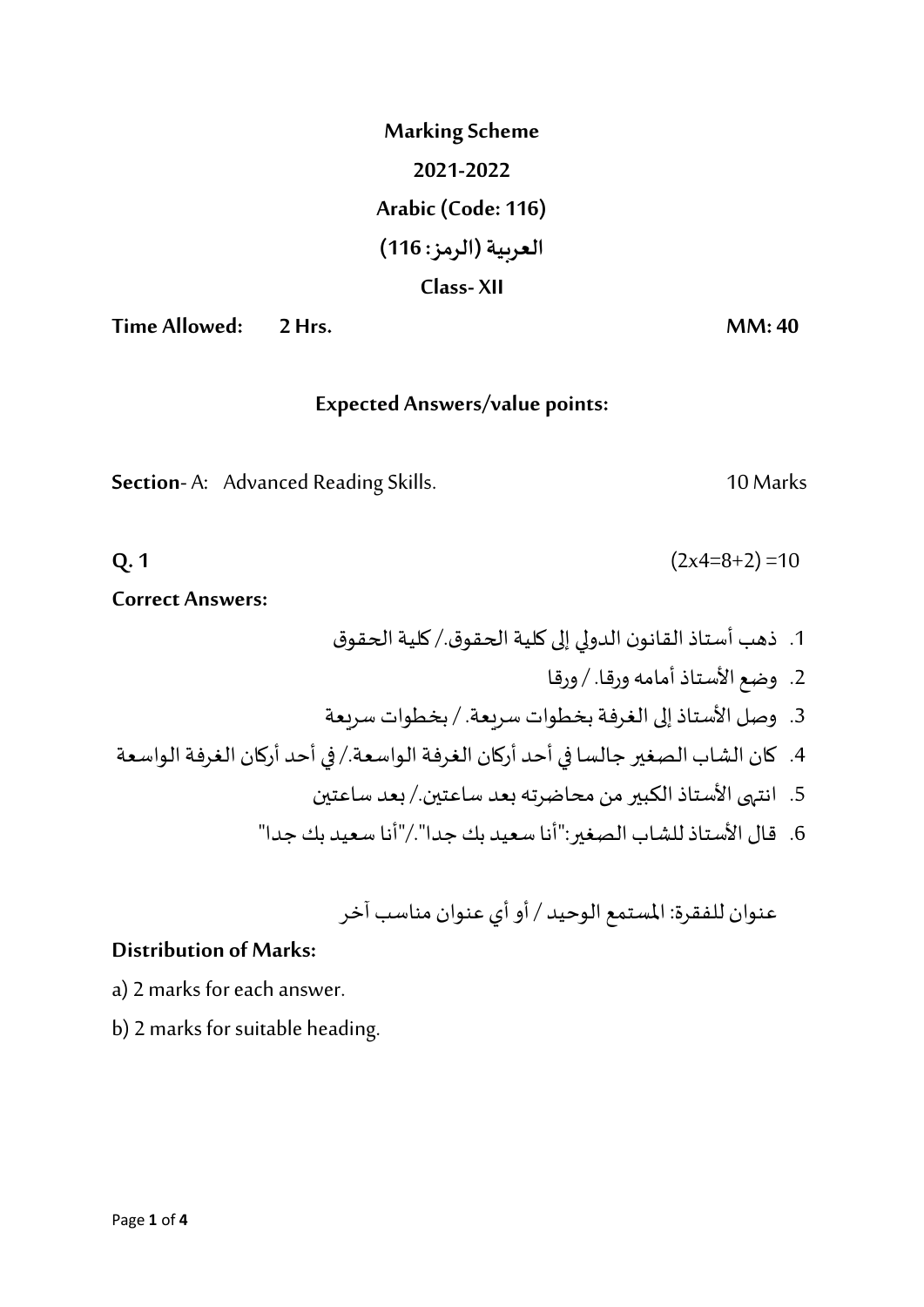**Q. 2** Application in Arabic to your principal for three-day leave  $(2+1) = 3$ **Distribution of Marks**:

- 1 Mark for Address.
- 2 Marks for content. (However format to be taken care of)

**Q. 3** Summary of about 50 words in Arabic on any one of the following lessons:

 $(2+1) = 3$ 

- .1 شاشا شكن )إحدى الحكايتين( .2 رشيد يمرض
	- .3 شولم شولم

## **Distribution of Marks**:

- 2 Marks for unity/sequences of ideas.
- 1 Mark for grammatical accuracy.

**Q. 4** An Essayin Arabic(in about 150 words) on any one of the following topics:

- $(2+1+1)=4$
- .1 القلعة الحمراء
- 2. مدينة زرتها
- .3 قصة سمعتها أو قرأتها

## **Distribution of Marks**:

- 2 Marks for expression.
- 1 Mark for unity/sequences of ideas.
- 1 Mark for grammatical accuracy.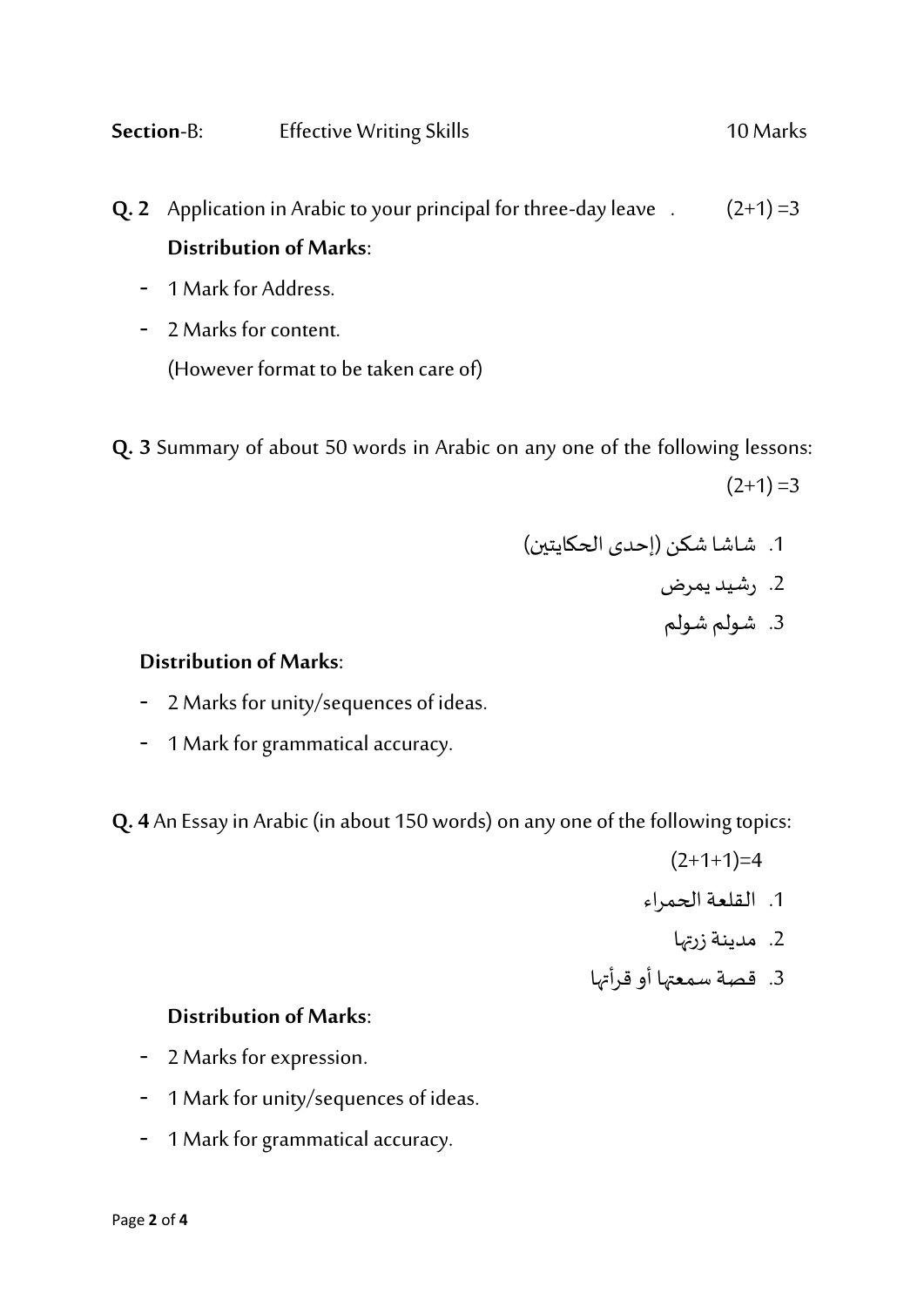| Section-C:                                | Grammar (Theory and Application)                                     | 10 Marks                               |
|-------------------------------------------|----------------------------------------------------------------------|----------------------------------------|
| a) Theory                                 |                                                                      |                                        |
|                                           | Q. 5 Definition and illustration of any one of the following topics: | $(2+3)=5$                              |
|                                           |                                                                      | 1. الإعلال                             |
|                                           |                                                                      |                                        |
|                                           |                                                                      | 2. المركب العددي<br>3. الجملة الشرطية  |
| <b>Distribution of Marks:</b>             |                                                                      |                                        |
| 2 Marks for definition.                   |                                                                      |                                        |
| 3 Marks for examples.                     |                                                                      |                                        |
| <b>b)</b> Application                     |                                                                      |                                        |
| <b>Q. 6</b> Fill in the blanks (any five) |                                                                      | $(1x5)=5$                              |
| <b>Correct Answers:</b>                   |                                                                      |                                        |
|                                           |                                                                      |                                        |
|                                           |                                                                      | 1. (B) حفظ<br>2. (D) فحص<br>3. (C) نفس |
|                                           |                                                                      |                                        |
|                                           |                                                                      | 4. (B) في                              |
|                                           |                                                                      | 5. (B) وجد                             |
|                                           |                                                                      | 6. (D) خارج                            |
|                                           |                                                                      | 7. (C) افطروا                          |
| <b>Distribution of Marks:</b>             |                                                                      |                                        |
| 1 Mark for one answer.                    |                                                                      |                                        |